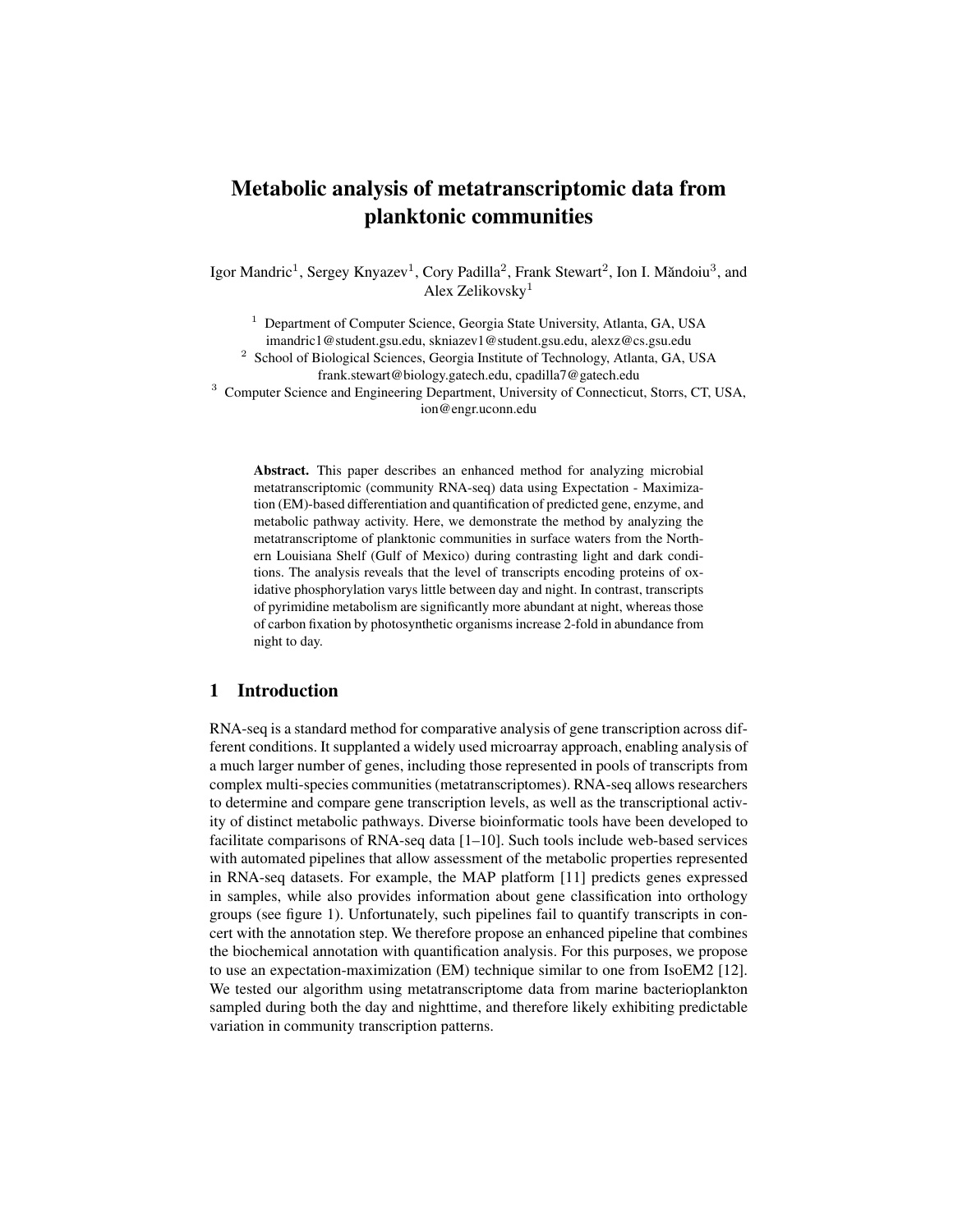

Fig. 1: The pipeline MAP and the enhanced pipeline for quantification and differential analysis of the metabolic pathway activity. The quantification enhancements are drawn in red.

# 2 Methods

In this section we describe the procedure of inferring metabolic pathway activity levels from RNA-Seq data for naturally occurring microbial communities. We also apply differential pathway activity level analysis similar to the non-parametric statistical approach described in [13], which was successfully applied for gene differential expression.

A general meta-omic pipeline is described on Figure 1. Several metatranscriptomic samples are sequenced on an Illumina Hi-Seq  $(2x150$  bp) and the resulting reads are assembled into a set of contigs. Genes detected on the contigs are mapped against protein databases and enzymatic functions are inferred. Finally, the representation of metabolic pathways is inferred based on the presence/absence of enzymes within each pathway. The above generic pipeline has been described in [11]. This paper proposes to enhance the above pipeline with the inference of metabolic pathway activity levels using repeated maximum likelihood inference and resolution by the Expectation - Maximization (EM) algorithm. The proposed inferences are depicted in red on Figure 1.

Inference of pathway activity levels The first step is to estimate the abundances of the assembled contigs. The abundances can be inferred by any RNA-seq quantification tool. Here, we suggest using IsoEM2 [12], as this method is sufficiently fast to handle Illumina Hiseq data and more accurate than kallisto [14]. The next proposed step is to estimate the abundance of enzymes based on contig abundances. For this step we propose so-called *1-st EM*. The *2-nd EM* is used to infer metabolic pathway activity levels based on inferred enzyme abundances and databases of metabolic pathways. The 1-st and the 2-nd EM's can be also integrated into a single *direct EM* that directly infers pathway activity levels from contig abundances. All componentsm (1-st EM, 2-nd EM and direct EM) are built with similarities to IsoEM2 methodology.

Differential analysis of pathway activity Using the estimates of pathway activity levels in the differential pathway activity analysis requires estimating uncertainty. The extension of our bootstrapping approach introduced in [15] is useful for the direct maxi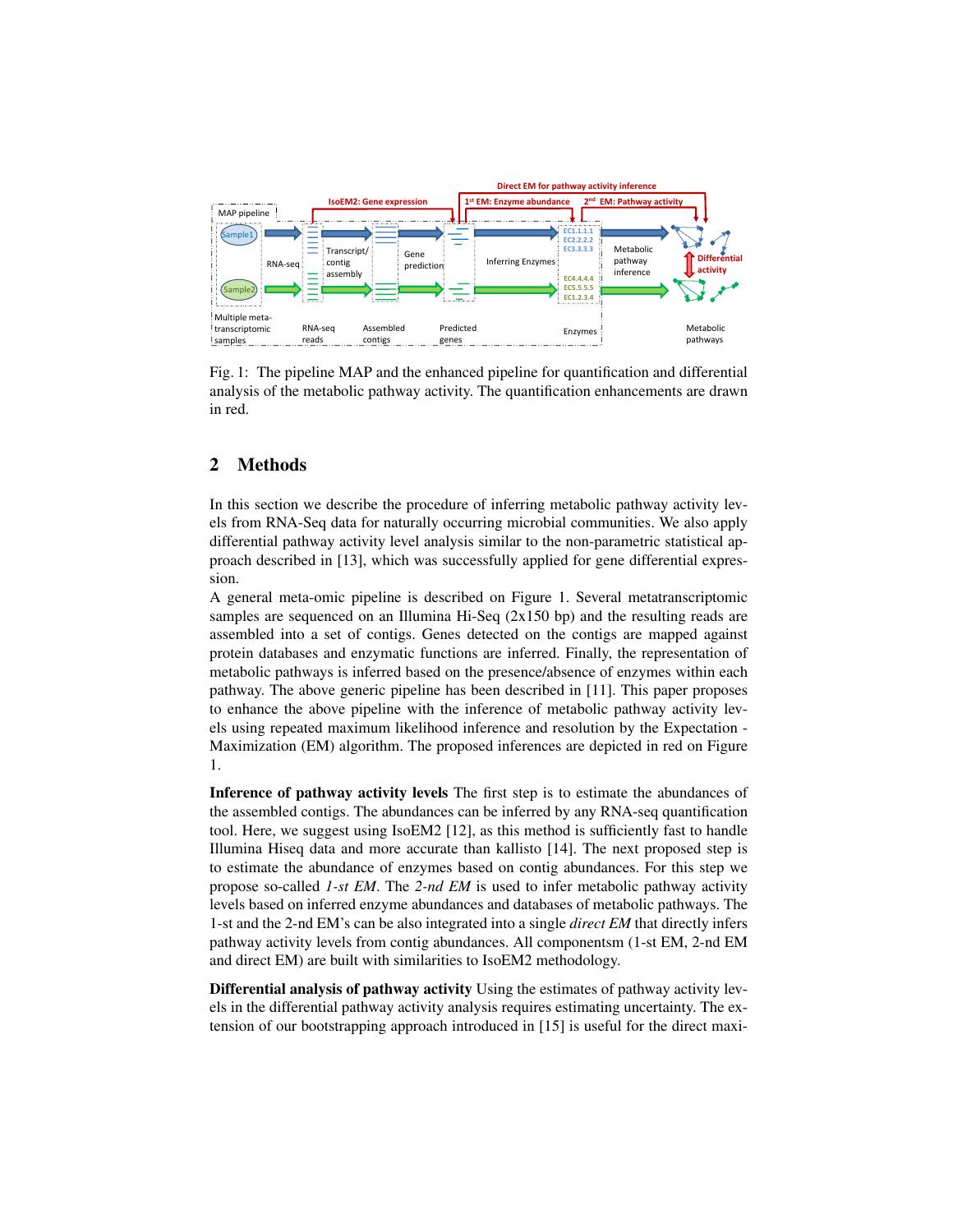mum likelihood model since the pathway activity levels are inferred directly from RNAseq reads that can be resampled. The current version of IsoEM2 allows the user to generate bootstrapped samples from the RNA-Seq reads and to infer abundance estimates, based on Fragments Per Kilobase of transcript per Million mapped reads (FPKM). We estimate pathway activity level for each of the bootstrapped samples and then run a differential expression (DE) analysis similar to the one described in [13].

### 3 Results

In this section we apply our analysis pipeline to two conditions (day. night) of a planktonic marine microbial community. We describe a subset of the most abundant pathways and conduct a differential pathway activity level analysis that highlights statistically significant functional features from the repertoire of metabolic processes occurring in the community.

Datasets. The samples were collected from surface waters (2 m depth) at 12:30 and 23:55 (local time) at a station on the Northern Louisiana Shelf (Gulf of Mexico) in July 2015. Seawater ( 1 L) was pumped directly onto a 0.22 um Sterivex filter, preserved in 1.8 ml of RNA-later and flash frozen. Samples were stored a -80 C until extraction. RNA was isolated from the samples by a phenol-chloroform method following the Mirvana RNA kit protocol. Samples were treated with DNase to remove residual DNA signal from the metatranscriptome. The RNA-Seq data were generated via Illumina HiSeq 2500 sequencing at the Department of Energy Joint Genome Institute (DOE-JGI). Detailed information about the two samples is provided in the Table 1.

| Sample                                                                                                                                                                                                                                                                   |                                         |  | Reads |                                                                            |  | Contigs |  |                                      |
|--------------------------------------------------------------------------------------------------------------------------------------------------------------------------------------------------------------------------------------------------------------------------|-----------------------------------------|--|-------|----------------------------------------------------------------------------|--|---------|--|--------------------------------------|
|                                                                                                                                                                                                                                                                          | $\vert$ Name $\vert$ Depth $\vert$ Code |  | Time  | Length                                                                     |  |         |  | Count Insert size Total Total length |
| $\Delta$                                                                                                                                                                                                                                                                 | 2m                                      |  |       | $177.2m$ 12:30 PM $2 \times 151$ bp 89.4 M 195 $\pm$ 49 94.7 k 58.3 MB     |  |         |  |                                      |
| Night $2m$                                                                                                                                                                                                                                                               |                                         |  |       | $ 240.2m 11:55 \text{ PM} 2\times 151 \text{ bp} 91.4 \text{ M} 187\pm 49$ |  |         |  | $ 108 \text{ k} $ 68.1 MB            |
| $T = 1.1$ . 1. $T = 1.1$ . $T = 1.1$ . $T = 1.1$ . $T = 1.1$ . $T = 1.1$ . $T = 1.1$ . $T = 1.1$ . $T = 1.1$ . $T = 1.1$ . $T = 1.1$ . $T = 1.1$ . $T = 1.1$ . $T = 1.1$ . $T = 1.1$ . $T = 1.1$ . $T = 1.1$ . $T = 1.1$ . $T = 1.1$ . $T = 1.1$ . $T = 1.1$ . $T = 1.1$ |                                         |  |       |                                                                            |  |         |  |                                      |

| Table 1: Dataset description |  |  |
|------------------------------|--|--|
|------------------------------|--|--|

MAP pipeline. A preliminary annotation of RNA-seq data was obtained using the DOE-JGI Metagenome Annotation Pipeline (MAP v.4) (JGI portal) [11]. The MAP processing consists of feature prediction including identification of protein-coding genes. In this pipeline, the MEGAHIT metagenome assembler is used to first assemble RNA-Seq reads into scaffolds. Further, several software suites (GeneMark.hmm, MetaGeneAnnotator, Prodigal, FragGeneScan) are used to predict genes on assembled scaffolds. The MAP pipeline also annotates genes according to EC numbers, which are a necessary input in our maximum likelihood model. The annotations are obtained via homology searches (using USEARCH) against a non-redundant proteins sequence database (maxhits=50, e-value=0.1) where each protein is assigned to a KEGG Orthology group (KO). The top 5 hits for each KO, with the condition that the identity score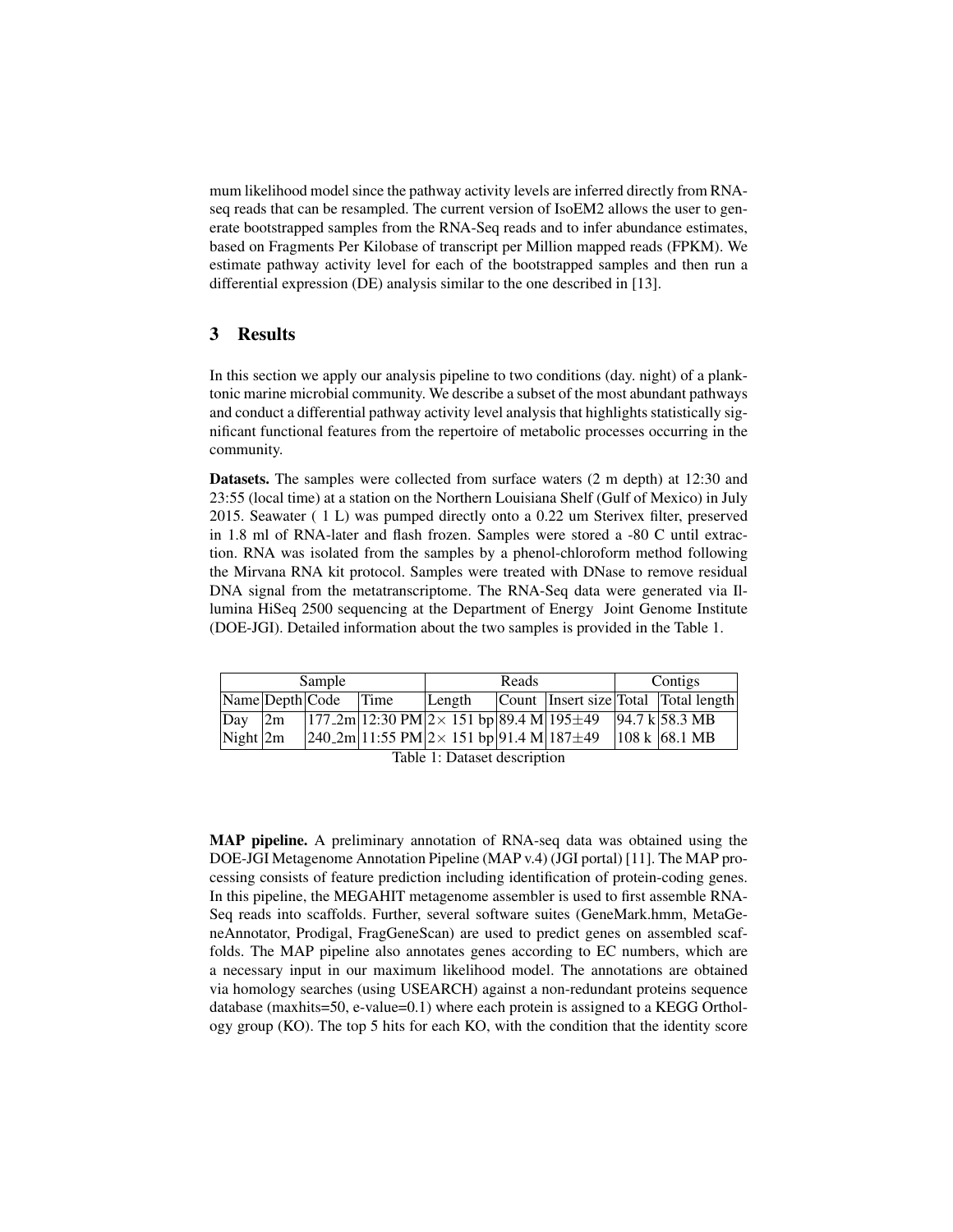| Pathway |                                                                                    | Abundance |                     |
|---------|------------------------------------------------------------------------------------|-----------|---------------------|
|         |                                                                                    |           | reads $\times 10^3$ |
| Code    | Day   Night <br>Description                                                        |           |                     |
|         | ko00190 Oxidative phosphorylation (Energy metabolism)                              | 2260      | 2700                |
|         | ko00710 Carbon fixation in photosynthetic organisms (Energy metabolism)            | 837       | 422                 |
|         | ko00240 Pyrimidine metabolism (Nucleotide metabolism)                              | 644       | 1110                |
|         | ko00270 Cysteine and methionine metabolism (Amino acid metabolism)                 | 568       | 176                 |
|         | ko00020 Citrate cycle - TCA cycle (Carbohydrate metabolism)                        | 525       | 411                 |
|         | ko00900 Terpenoid backbone biosynthesis (Metabolism of terpenoids and polyketides) | 508       | 261                 |
|         | $k$ o01230 Biosynthesis of amino acids                                             | 333       | 471                 |
|         | ko00195 Photosynthesis (Energy metabolism)                                         | 327       | 63                  |
|         | ko00230 Purine metabolism (Nucleotide metabolism)                                  | 318       | 618                 |
|         | ko00630 Glyoxylate and dicarboxylate metabolism (Carbohydrate metabolism)          | 299       | 530                 |
|         | ko00061 Fatty acid biosynthesis (Lipid metabolism)                                 | 37        | 179                 |

Table 2: 10 most abundant pathways in the Day and Night samples.

is at least 30% and 70% of the protein length is matched, are used. The KO IDs are translated into EC numbers using KEGG KO to EC mapping.

The enhanced quantification pipeline. Our enhanced pipeline is depicted in red on Figure 1. We start our analysis from the RNA-Seq metatranscriptomic reads. First, we find the abundance estimates (frequencies) for each metatranscriptomic gene/transcript by applying Maximum Likelihood abundance estimation. For this purpose we use IsoEM2. The custom GTF annotation file needed for supplying each run of IsoEM2 was prepared by using the fastaToGTF script from the same software suite. Next, we use FPKM estimates as the weights of each transcript for inferring abundances of each EC number. We use transcripts to EC notation alignments as provided by the MAP pipeline.

Highly active pathways. Table 2 shows the 10 most active pathways in the Day sample sorted in descending order of their activity level, i.e., the number of reads attributed by the proposed maximum likelihood model. The 11th pathway listed (ko0061) is among the 10 most active at night but is not among the 10 most active in the day. Similarly, the pathway ko00195 is among the most 10 active at night but is not among the 10 most active in the day. All other 9 pathways are among the most active during both night and day.

Differential pathway analysis. In Table 3 there is a list of all metabolic pathways which are up-regulated at noon with at least 1.7 fold change, 95% confidence and at least 1000 reads assigned by EM. The values of abundances are given at 95% confidence interval upper boundary (therefore, they are slightly greater than in the Table 2). In Table 4 there is a list of all metabolic pathways which are up-regulated at noon with at least 1.7 fold change, 95% confidence and at least 1000 reads assigned by EM.

Discussion. The results in Tables 2-4 are reflective of planktonic microbial communities driven by a diurnal cycle. During the daytime, pathways mediating photosynthesis, carbon fixation, and the building blocks for amino acid biosynthesis are the most abun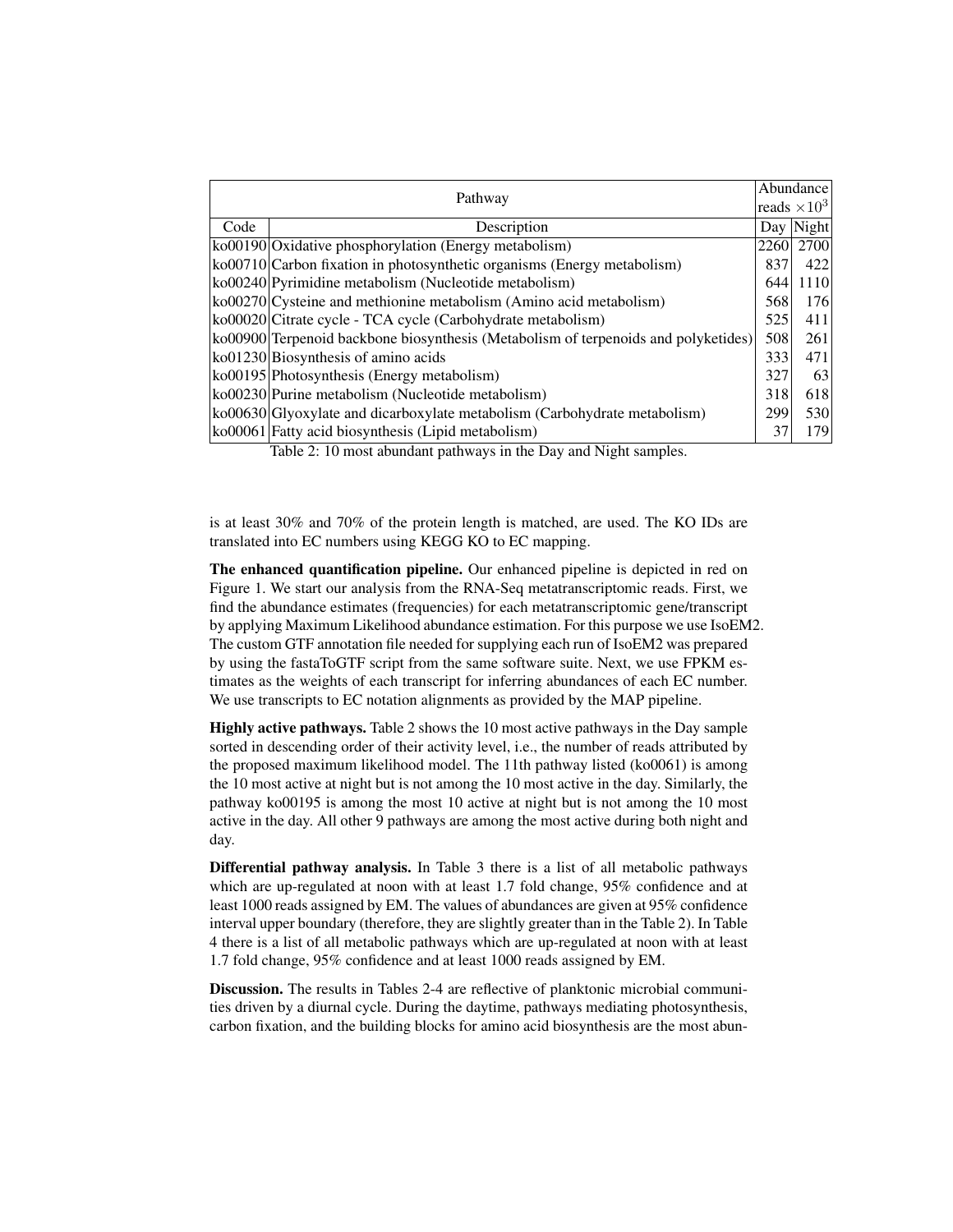dant. At night there is an increase in nucleotide and lipid generation, probably for new cell production. In general, the community appears to be gaining energy and substrates during the day and expending them at night by generating crucial cellular components. This is supported by the differential expression between the day and night transcript pools, with energy (photosynthesis) and small organic molecule synthesis (e.g, fructose, glutamine-glutamate, glycosaminoglycan, etc.) being up-regulated during the day and the synthesis of larger biomolecules at night (e.g. lipid metabolism, amino acids, and carotenoids). There is a clear shift in energy sources between day and night. While oxidative phosphorylation is highly transcribed at both time points, it is clear that photosynthesis elevates some of this energy requirement. This is evidenced by a slight decrease of oxidative phosphorylation and increase of TCA-related transcripts during the day, potentially replenishing the NADH/NADPH reserves for the use of the electron transport chain at night. As predcited, these results indicate a community undergoing diel cycling, thereby providing validation of our proposed EM-based pipeline and suggesting this method as an valuable tool for coupled annotation and quantification of metabolic pathways in community RNA-seq data.

#### Acknowledgements

IM, SK and AZ were partially supported from NSF Grants 1564899 and 16119110, IM and SK were partially supported by GSU Molecular Basis of Disease Fellowship, IIM was partially supported from NSF Grants 1564936 and 1618347, CP and FS were partially supported by NSF Grants 1151698, 1558916, and 1564559, and Simons Foundation award 346253.

#### References

- 1. Donato, M., Xu, Z., Tomoiaga, A., Granneman, J.G., MacKenzie, R.G., Bao, R., Than, N.G., Westfall, P.H., Romero, R., Draghici, S.: Analysis and correction of crosstalk effects in pathway analysis. Genome research 23(11), 1885–1893 (2013)
- 2. Efron, B., Tibshirani, R.: On testing the significance of sets of genes. The annals of applied statistics, 107–129 (2007)
- 3. Huson, D.H., Mitra, S., Ruscheweyh, H.-J., Weber, N., Schuster, S.C.: Integrative analysis of environmental sequences using MEGAN4. Genome research 21(9), 1552–1560 (2011)
- 4. Konwar, K.M., Hanson, N.W., Page, A.P., Hallam, S.J.: Metapathways: a modular pipeline ´ for constructing pathway/genome databases from environmental sequence information. BMC bioinformatics 14(1), 202 (2013)
- 5. Mitrea, C., Taghavi, Z., Bokanizad, B., Hanoudi, S., Tagett, R., Donato, M., Voichita, C., Drăghici, S.: Methods and approaches in the topology-based analysis of biological pathways. Frontiers in physiology 4 (2013)
- 6. Sharon, I., Bercovici, S., Pinter, R.Y., Shlomi, T.: Pathway-based functional analysis of metagenomes. Journal of Computational Biology 18(3), 495–505 (2011)
- 7. Subramanian, A., Tamayo, P., Mootha, V.K., Mukherjee, S., Ebert, B.L., Gillette, M.A., Paulovich, A., Pomeroy, S.L., Golub, T.R., Lander, E.S., *et al.*: Gene set enrichment analysis: a knowledge-based approach for interpreting genome-wide expression profiles. Proceedings of the National Academy of Sciences of the United States of America 102(43), 15545–15550 (2005)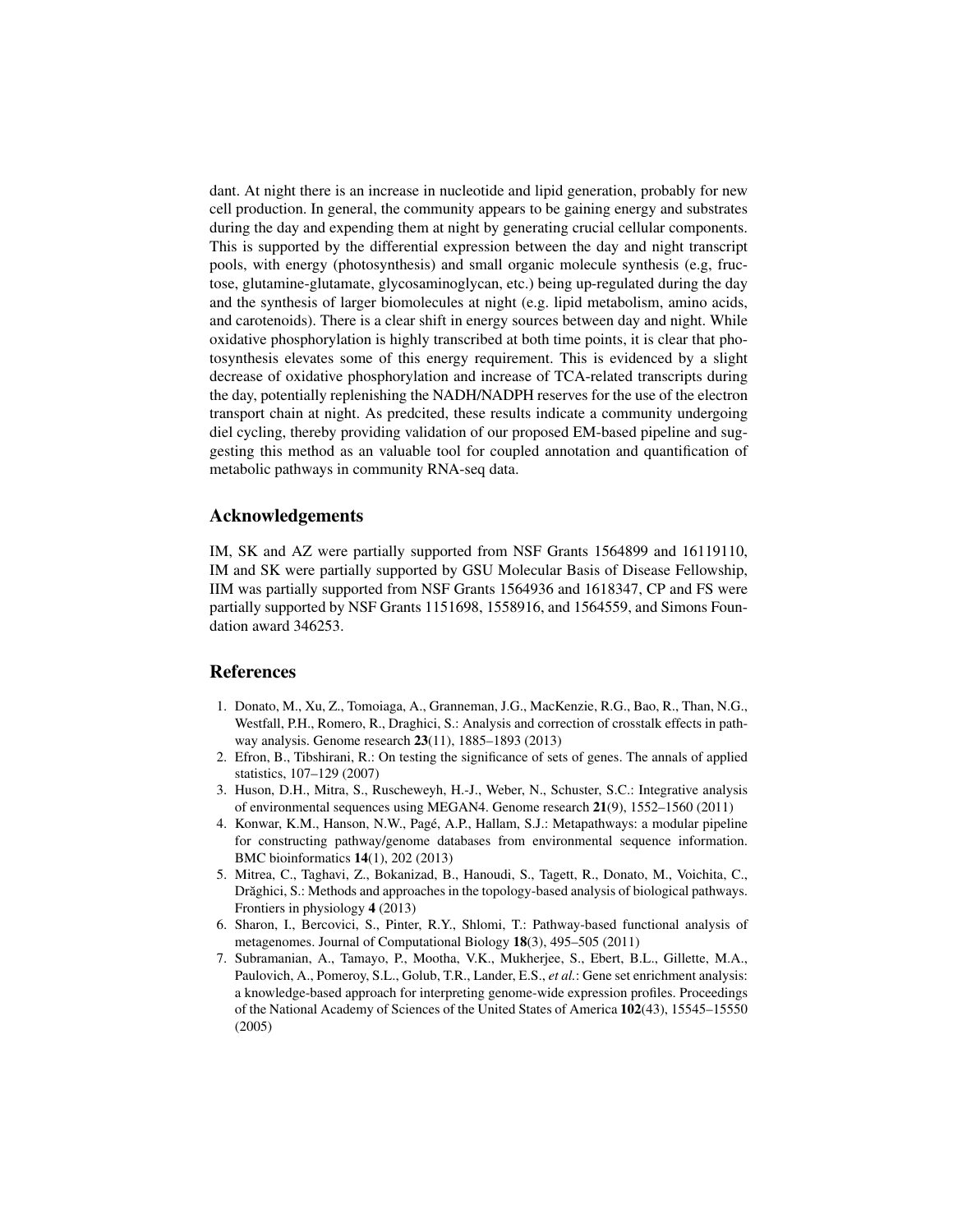| Pathway |                                                                                                                                                   |      | reads in $10^3$ |
|---------|---------------------------------------------------------------------------------------------------------------------------------------------------|------|-----------------|
| Code    | Description                                                                                                                                       |      | Day   Night     |
|         | ko00051   Fructose and mannose metabolism (Carbohydrate metabolism)                                                                               | 326  | 34.1            |
|         | ko00195 Photosynthesis (Energy metabolism)                                                                                                        | 488  | 93.1            |
|         | ko00261 Monobactam biosynthesis (Biosynthesis of other secondary metabolites)                                                                     | 237  | 44.5            |
|         | ko00410 beta-Alanine metabolism (Metabolism of other amino acids)                                                                                 | 10.0 | 0.01            |
|         | $k$ o00471 D-Glutamine and D-glutamate metabolism                                                                                                 | 6.79 | $\overline{0}$  |
|         | ko00532 Glycosaminoglycan biosynthesis - chondroitin sulfate / dermatan sulfate                                                                   | 28.8 | 3.65            |
|         | ko00533 Glycosaminoglycan biosynthesis - keratan sulfate                                                                                          | 22.9 | 0.609           |
|         | ko00604 Glycosphingolipid biosynthesis - ganglio series                                                                                           | 4.17 | $\overline{0}$  |
|         | ko00660 C5-Branched dibasic acid metabolism (Carbohydrate metabolism)                                                                             | 4.39 | 0.01            |
|         | ko00930 Caprolactam degradation (Xenobiotics biodegradation and metabolism)                                                                       | 3.80 | 0.883           |
|         | ko00332 Carbapenem biosynthesis (Biosynthesis of other secondary metabolites)                                                                     | 10.3 | 1.54            |
|         | ko00565 Ether lipid metabolism (Lipid metabolism)                                                                                                 | 10.4 | 0.682           |
|         | ko00590 Arachidonic acid metabolism (Lipid metabolism)                                                                                            | 51.8 | 19.4            |
|         | ko00270 Cysteine and methionine metabolism (Amino acid metabolism)                                                                                | 787  | 246             |
|         | ko00514 Other types of O-glycan biosynthesis (Glycan biosynthesis and metabolism)                                                                 | 7.75 | 2.96            |
|         | ko00450 Selenocompound metabolism (Metabolism of other amino acids)                                                                               | 201  | 80.2            |
|         | ko00710 Carbon fixation in photosynthetic organisms (Energy metabolism)                                                                           | 1000 | 487             |
|         | ko00983 Drug metabolism - other enzymes (Xenobiotics biodegradation & metabolism)                                                                 | 58.3 | 16.5            |
|         | ko00520 Amino sugar and nucleotide sugar metabolism (Carbohydrate metabolism)<br>$\mathbf{m}$ is a set of $\mathbf{m}$ in the set of $\mathbf{m}$ | 265  | 123             |

Table 3: Up-regulated pathways in the Day sample

- 8. Tarca, A.L., Draghici, S., Bhatti, G., Romero, R.: Down-weighting overlapping genes improves gene set analysis. BMC bioinformatics 13(1), 136 (2012)
- 9. Temate-Tiagueu, Y., Seesi, S.A., Mathew, M., Mandric, I., Rodriguez, A., Bean, K., Cheng, Q., Glebova, O., Măndoiu, I., Lopanik, N.B., Zelikovsky, A.: Inferring metabolic pathway activity levels from rna-seq data. BMC Genomics 17(5), 542 (2016). doi:10.1186/s12864- 016-2823-y
- 10. Ye, Y., Doak, T.G.: A parsimony approach to biological pathway reconstruction/inference for genomes and metagenomes. PLoS computational biology 5(8), 1000465 (2009)
- 11. Huntemann, M., Ivanova, N.N., Mavromatis, K., Tripp, H.J., Paez-Espino, D., Tennessen, K., Palaniappan, K., Szeto, E., Pillay, M., Chen, I.-M.A., *et al.*: The standard operating procedure of the doe-jgi metagenome annotation pipeline (map v. 4). Standards in genomic sciences 11(1), 17 (2016)
- 12. Mandric, I., Temate-Tiagueu, Y., Shcheglova, T., Seesi, S.A., Zelikovsky, A., Mandoiu, I.: Fast bootstrapping-based estimation of confidence intervals of expression levels and differential expression from rna-seq data. Bioinformatics (to appear)
- 13. Al Seesi, S., Tiagueu, Y.T., Zelikovsky, A., Măndoiu, I.I.: Bootstrap-based differential gene expression analysis for rna-seq data with and without replicates. BMC genomics 15(8), 2 (2014)
- 14. Bray, N.L., Pimentel, H., Melsted, P., Pachter, L.: Near-optimal probabilistic rna-seq quantification. Nature biotechnology 34(5), 525–527 (2016)
- 15. Al Seesi, S., Mangul, S., Caciula, A., Zelikovsky, A., Măndoiu, I.: Transcriptome reconstruction and quantification from rna sequencing data. Genome Analysis: Current Procedures and Applications, 39 (2014)